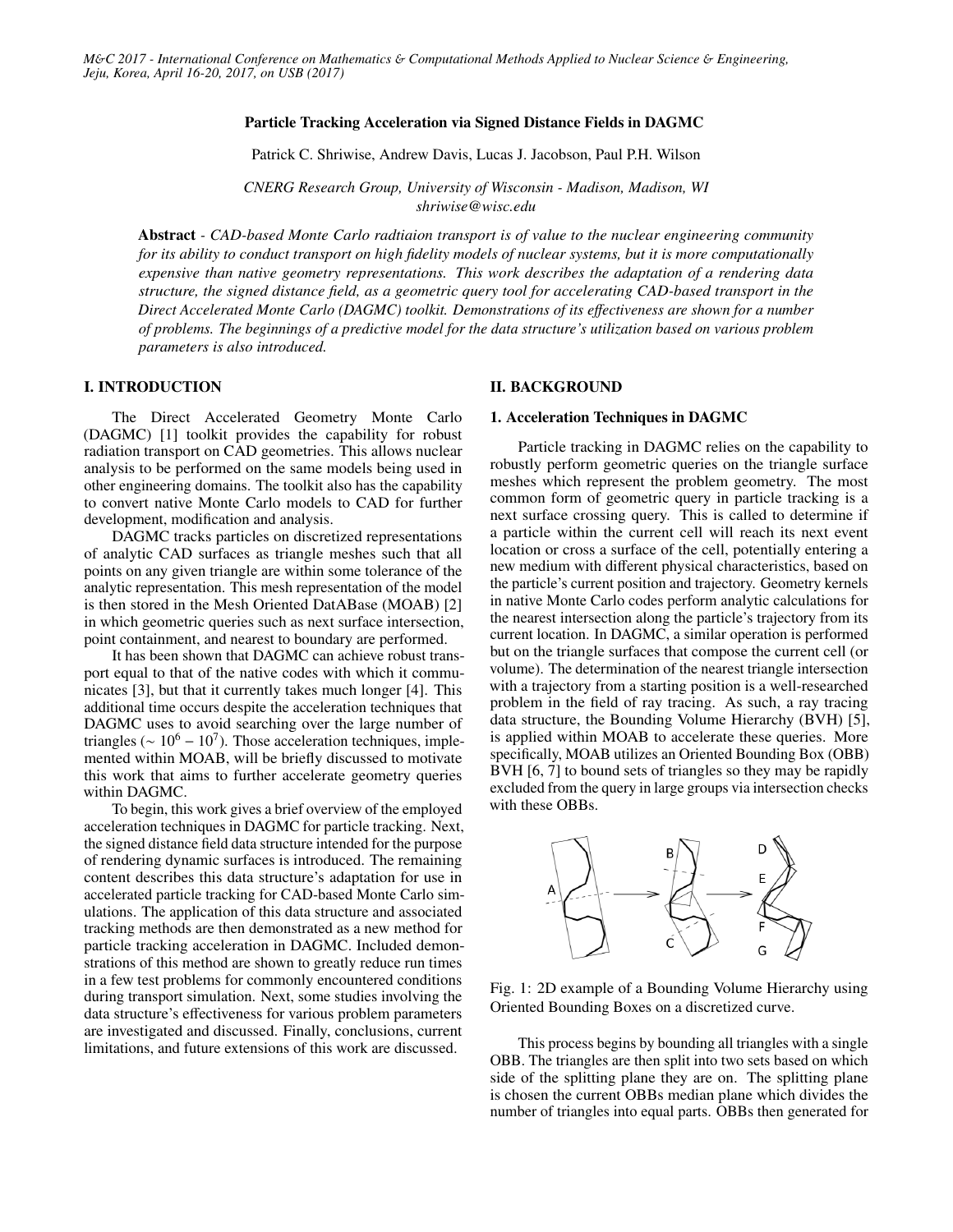these subsets of triangles. Concurrently, the new OBBs are linked to the original OBB as children. This process recurs until OBBs are bounding small sets of triangles. A hierarchical structure is created along the way which can then be traversed to rapidly isolate sets of triangles in space. A 2D visualization using curve segments rather than triangles is provided in Fig.1. Queries are satisfied using data structure by doing ray-box intersection checks with the root OBB. If an intersection with the root OBB is found, then the children of that OBB will also be checked for an intersection. If the OBB has no children, it is considered a leaf node and the triangles it bounds are then checked for an intersection with the ray. During traversal, each time an OBB is missed by the ray, all triangles bounded by that box are ignored. It is in this way that the search for an intersection is rapidly limited to a small number of triangles with a high chance of intersecting with the ray. This results in an algorithm with *O*(*log*(*N*)) complexity where *N* is the number of entities in the data structure. MOAB's OBB Tree can be used to satisfy point containment and closest intersection queries as well. Many variations of this data structure exist, and research is in progress to further accelerate particle tracking with these methods [4].

#### 2. Signed Distance Fields & Implicit Surfaces

Signed distance fields are commonly derived from implicit surface functions and variations on these functions are known as level-set functions. Both are a rich and versatile representation of closed manifolds that can be used for modeling, simulation, and rendering. Constructive Solid Geometry (CSG) representations seen in native Monte Carlo codes are usually formed from Boolean combinations of predefined implicit surfaces at their core. While these predefined surfaces do not give the freedom of model creation and manipulation found in many CAD systems, important geometric information required for visualization and simulation can be readily recovered from these implicit surfaces which may be of value in CAD-based radiation transport simulations.

Implicit surface functions are multivariate functions defined over the  $R^3$  domain as:

$$
\Omega(R^3) \to R \tag{1}
$$

where an isocontour of value, *v*, of the implicit surface can be described as

$$
\Omega(x) - v = 0 \tag{2}
$$

for all points *x* satisfying that equation. For simplicity, the surface isocontour value is typically defined as 0.

By recognizing that the magnitude of  $\Omega(x)$  is in fact a minimum interface distance function, one can construct a signed distance function,  $SDV(x)$ , using the isocontour representation and the magnitude of the function as seen in Eq. (3) [8].

$$
SDV(x) = |\Omega(x)| \tag{3}
$$

Signed distance function generation from implicit surfaces is a particularly valuable property of implicit surfaces. A signed distance function, *S DV*(*x*), meets the following requirements for any point *x*:

- $SDV(x) = 0$  for all *x* on the surface boundary,
- $SDV(x)$  < 0 for all *x* inside the surface boundary, and
- $SDV(x) > 0$  for all *x* outside the surface boundary.

Implicit surfaces and level-set methods are easily extended to represent dynamic geometries by including a time dependence in the function, making them powerful tools for populating signed distance fields in simulation and rendering of fluids, smoke, fire, etc. In these applications the data structure is populated with signed distance values for each time step in the rendering. The signed distance field can then be used to determine point containment queries and trace rays via a method in which the ray length is repeatedly clipped using signed distance values to approach a surface in a process called ray marching [9]. While dynamic geometries are not yet of concern in the field of radiation transport, the application of signed distance fields still has use in the area of CAD-based Monte Carlo radiation transport.



Fig. 2: 2D visualization of the preconditioner data structure.

## III. SIGNED DISTANCE FIELD IMPLEMENTATION IN DAGMC

As an initial implementation, one signed distance field is generated for each volume in DAGMC with extents matching the axis-aligned bounding box of the volume. The signed distance field is represented as a structured mesh with a signed distance value at each vertex in the mesh as indicated in Fig. 2. It should be noted that this figure does not conform to the above sign conventions. This is because, unlike in rendering applications, the interior signed distance values will be visited more often, and altering the sign convention when populating the data structure rather than incurring the additional computational cost of altering its sign for each operation is preferable.

It is mentioned above that signed distance fields are typically generated using some form of implicit representation, but a suitable data structure for populating the structured mesh with signed distance values is already in place in the form of DAGMC's bounding volume hierarchy. It is a more straightforward process to simply use DAGMC's current closest to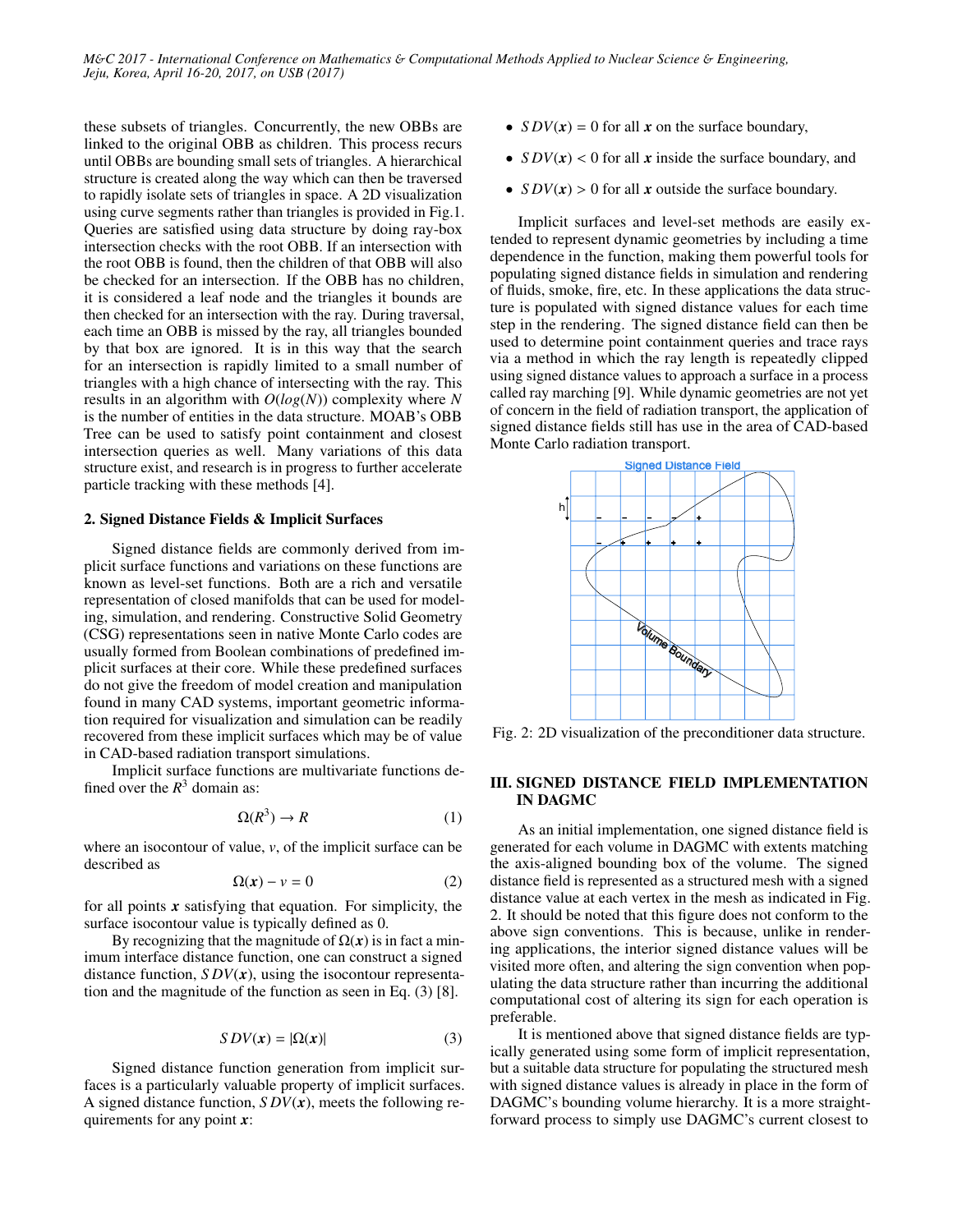

Fig. 3: A visual of a signed distance field with step size 0.5 cm surrounding a spherical test case with radius 10 cm.

location algorithm to generate signed distance values than to create an implicit surface representation of the triangle mesh though the latter may be faster.

DAGMC's closest to boundary algorithm returns, among other pieces of information, the nearest intersection location and the triangle on which this intersection exists. For each point in the signed distance field mesh, this algorithm is used to determine the magnitude of the distance value. To determine the sign of the distance value, a ray is constructed from query location and the intersection location. The dot product of this ray vector with the triangle's normal vector is used to determine the sign of the distance value. This is possible because triangles in DAGMC have normals which are consistently oriented such that they point outward from the volume. In the rare cases for which the dot product of these vectors is ambiguous, or zero, DAGMC's point containment algorithm is used to disambiguate the value's sign. This is avoided in the more common case to avoid the extra cost of the point in volume algorithm.

The initial implementation of the signed distance field employs MOAB's structured mesh interface and data tagging for storage. This interface maintains a representation of the structured mesh with vertex coordinates and handles at each point along with hex elements for each mesh voxel. These vertex coordinates and hex elements can be accessed using  $\langle i, j, k \rangle$ indexing. While this format is somewhat memory intensive, it provides a fast path for verification, visualization, and proof of concept in the transport test cases for demonstration. One can imagine a much less memory intensive implementation in which only a box corner, grid step size, dimensions, and the signed distance value data are stored. A transition to an implementation like this will likely occur before application to production work.

Signed distance values can be retrieved from the structured mesh by determining which mesh voxel the point lies within. The point's element is accessed by determining an  $$ the structured mesh step size. A trilinear interpolation of the 8

element vertex coordinates and their signed distance values is then used to provide the signed distance value for the location of interest. The complexity of a signed distance value look up is *O*(1), but, as with any interpolation operation, some error will be associated with the recovered signed distance value.

#### 1. Signed Distance Field Application in DAGMC

The signed distance field can be used to accelerate common Monte Carlo geometry queries by providing information about the nearest surface crossing in any direction in a very similar manner to the way this is accomplished in CSG representations.

Three types of geometric queries are common among the various Monte Carlo codes that DAGMC supports. These include next surface intersection, point containment, and closest boundary intersection queries. Typically, a ray is fired to satisfy any of these queries in DAGMC with *O*(*logN*) complexity, but it is hypothesized that these queries can be accelerated in many cases by first performing an *O*(1) signed distance value lookup to precondition ray fire calls and make sure they are necessary.

Point containment queries can be performed by examining the signed distance value for the point. If the point's value is negative (or outside of the signed distance field data structure), then the point is not contained within the volume. If the point's value is positive, then the point is determined to be inside the volume. Given that there is error associated with each of these values, the point containment using a signed distance field should only be trusted if the absolute value of the signed distance is greater than the expected error associated with the value. If this is not the case, then a ray must be fired to determine the particle's containment with respect to the volume in question.

Closest to boundary queries can be performed in a similar manner to the point containment queries, but they are more dependent on the native code's intent for their use. Some Monte Carlo codes query for the nearest volume surface intersection in order to determine whether or not the particle will exit the volume before reaching its next physics event location. Signed distance fields are designed for exactly this operation. The signed distance value for the particle's location can directly be used. In similar fashion to the point containment case, this value should only be trusted if it is greater than the error associated with the value. Additionally, the error should be subtracted from the value, returning to the code a conservative value for the nearest intersection. If the signed distance value's magnitude is not greater than its error evaluation or if the value is negative, then a ray should be fired to determine the exact location of the nearest boundary crossing for the particle's location.

Next surface intersections are called by native Monte Carlo codes to determine if a particle will cross a surface before reaching its next physics event location. This is the most common geometry query in an average Monte Carlo simulation. Normally in DAGMC a ray is fired each time this query is called. This can be avoided by using the signed distance field to exclude the possibility of a surface crossing without explicitly determining the next surface intersection. If the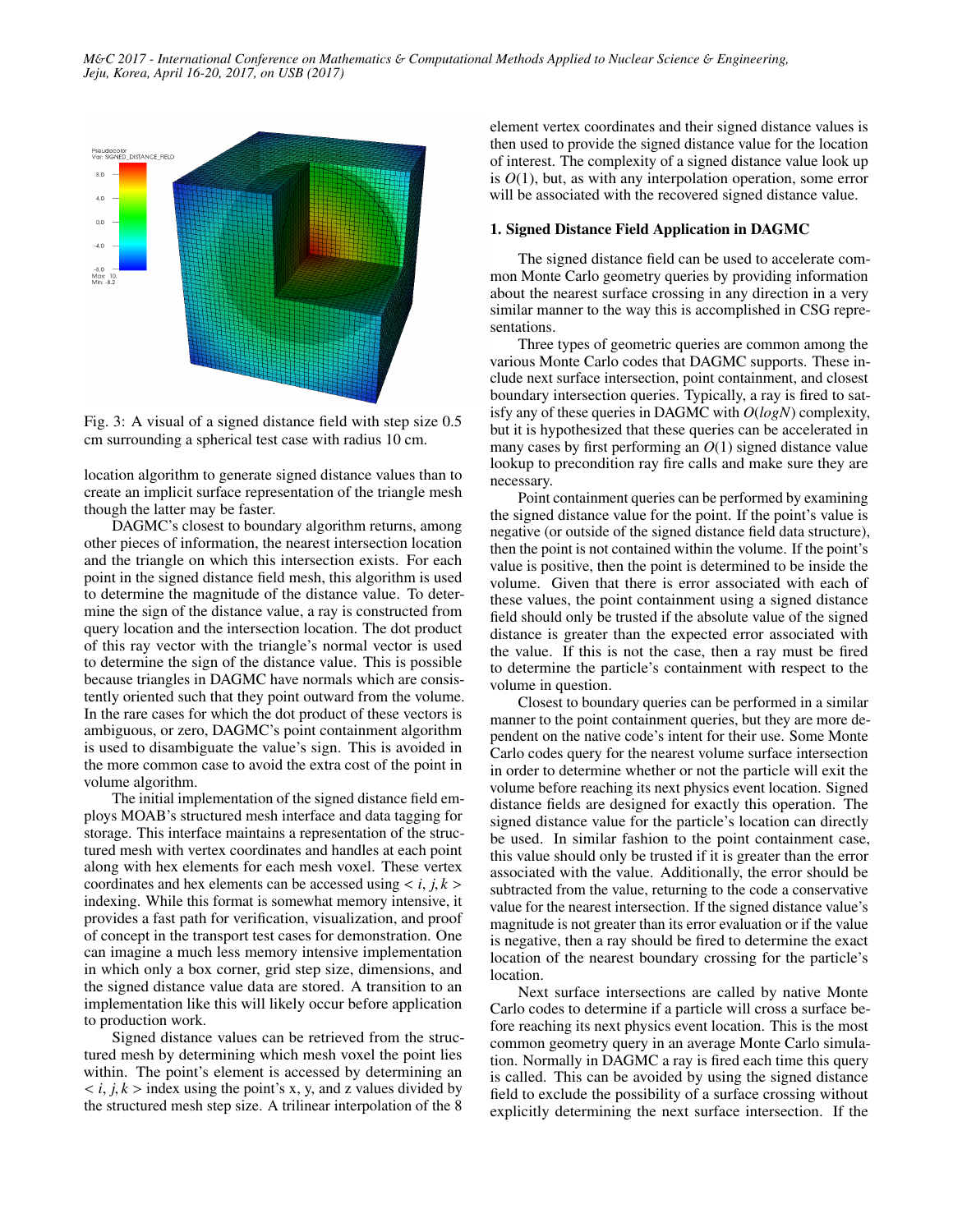sum of the signed distance values for both the current particle position and the next physics event location is greater than the distance between the two, then no surface crossing will occur and the particle can safely advance to the next physics event location. For robustness, the error for each interpolation should be subtracted from the sum of the signed distance values as a conservative measure. If the expanse between the particle's current location and its next physics event interaction cannot be accounted for by the signed distance values of the two points, then a ray will be fired to determine the particle's next surface intersection along that trajectory. Fig. 4 shows a graphic representation of this process. Not all Monte Carlo codes provide the next physics event location along with the particle's current location to their geometry modules. In the case that this information is not provided, the closest to boundary method can still be used to precondition ray fire calls, though presumably with less effect.



Fig. 4: Visualization of ray preconditioning scenarios. The  $\epsilon$  here represents the associated error of the signed distance value interpolation.

Using these methods, the storage of signed distances field for volumes in DAGMC could provide a way to accelerate the Monte Carlo queries listed above by using a *O*(1) process to establish that the conditions of a geometric query are such that a more robust and computationally expensive ray is necessary before performing the ray tracing operation. It is hypothesized that in many cases during radiation transport that this process can be used to subvert many ray tracing calls and a large number of these *O*(*logN*) searches can be avoided. The application of the signed distance field data structure in several test problems indicates that this is true.

#### 2. Signed Distance Value Error Estimation

A critical component of using a sampled signed distance function as a ray firing preconditioner is the evaluation of an error limit for the interpolated signed distance values that allow DAGMC to maintain its robust particle tracking. The

failure mode of concern being the scenario in which an avoided ray fire results in a particle being numerically moved outside of the current volume without logically leaving the volume. This will result in a lost particle or incorrect tallying of the particle's history caused by the decoupling of the particle's logical position within the model with the numerical position in space. Such a scenario would arise from situations like c) in Fig. 4 in which the interpolation error is underestimated. However, overly conservative values of the error estimation will result in lower utilization of the preconditioner, so it is important not to overestimate the error by too large a margin.

The error of linear interpolation is well understood when derived from continuous functions with non-zero second order derivatives. The formula for the error of a bi-linear interpolation is provided in Eq. 4. Extending this representation to 3D and examining the dominant terms of this formulation, the error of the trilinear interpolation is nominally  $O(h^3)$  where *h* is the step size of the structured mesh. Considering only these terms, the signed distance value can be found to a high degree of accuracy for a relatively coarse mesh, but it would be unwise to ignore the remaining terms representing the principal curvature of the surface, particularly given the geometric complexity of the models commonly analyzed using DAGMC. Unfortunately, triangulated surfaces do not provide a continuous function from which this principle curvature can be evaluated, nor is there a simple way to determine the second order derivative of the mesh at a given point without encountering a secondary error estimate for that value as well.

$$
\epsilon = \frac{1}{2}\Delta x(h - \Delta x)\frac{\partial^2 u}{\partial x^2} + \frac{1}{2}\Delta y(h - \Delta y)\frac{\partial^2 u}{\partial y^2}
$$
(4)

### *h* − *mesh interval size* (*cm*)

∆*x* − *x distance to interpolation point f rom data point* (*cm*) ∆*y* − *y distance to interpolation point f rom data point* (*cm*) *<sup>u</sup>*(*x*, *<sup>y</sup>*) <sup>−</sup> *sampled f unction on mesh* (*cm*) <sup>−</sup> *error*(*cm*)

Until a better solution is settled upon to account for the second order terms, a more aggressive error estimate has been employed. For the work presented here, the error is evaluated as the length of a mesh element's longest diagonal  $(3 \sqrt{h})$ . This represents an upper bound on the error of the signed distance value as this is the farthest a location can possibly be from any of the data points while still contained by that mesh element. This evaluation of the error has the effect of removing any data in mesh elements which intersect with a volume's surface. This provides a robust manner of using the signed distance field even if utilization could be higher for a more optimistic approach to calculating the interpolation error.

#### IV. INITIAL PERFORMANCE RESULTS

The signed distance field (SDF) was first applied to DAGMC coupled with MCNP5 v1.6 [10] or DAG-MCNP5.

This data structure was implemented for a simple singlevolume sphere model to test its utilization and demonstrate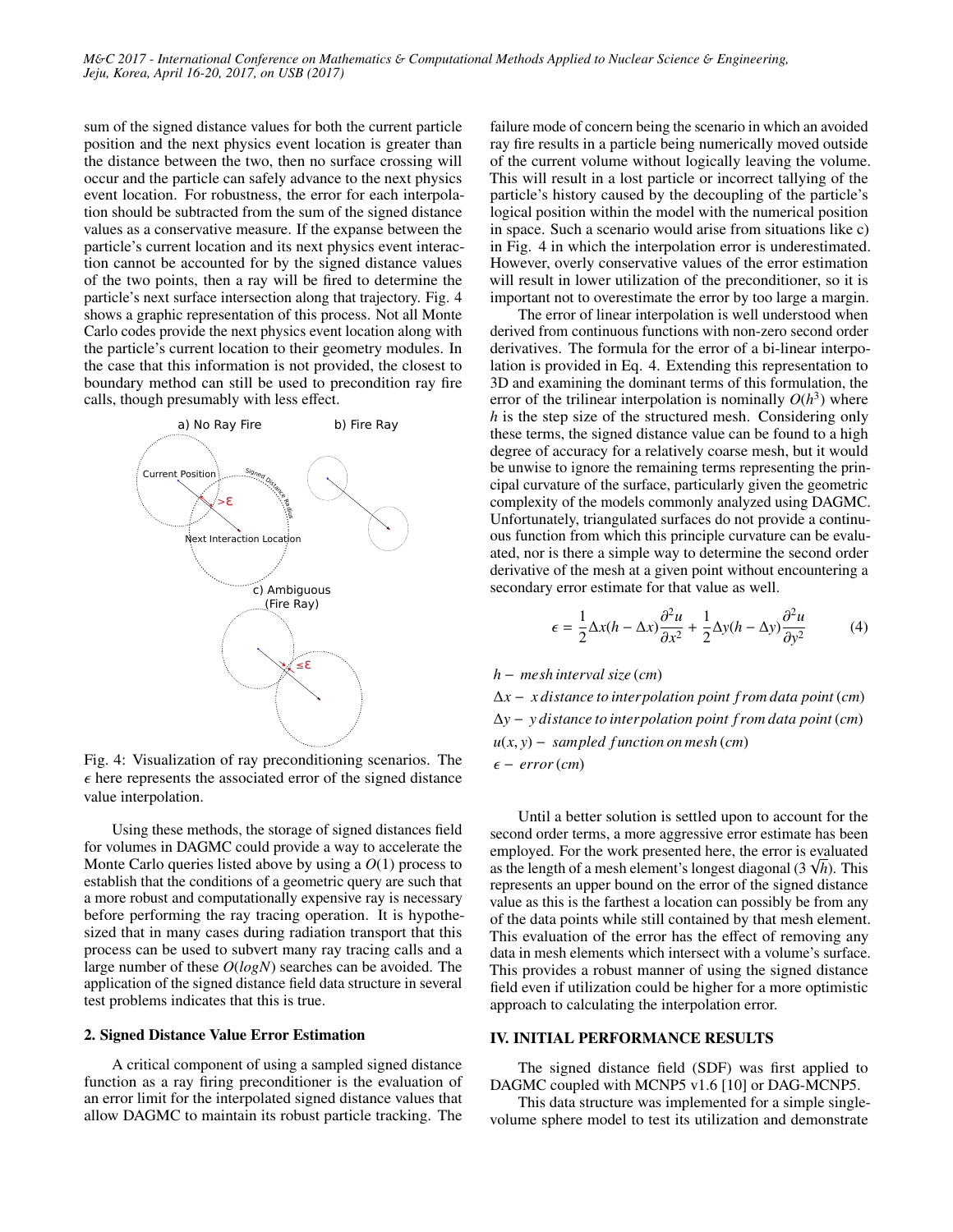| Implementation   |       |       |      | ctme (min) wall time (min) time ratio precond. utilization |
|------------------|-------|-------|------|------------------------------------------------------------|
| MCNP5            | 2.75  | 2.75  |      | N/A                                                        |
| DAG-MCNP5        | 25.04 | 25.13 | 9.13 | N/A                                                        |
| DAG-MCNP5 w/ SDF | 7.15  | 7.3   | 2.65 | 0.97                                                       |

TABLE I: Initial results of a signed distance field query preconditioner in DAGMC for a 5 MeV point source at the center of a single 10 cm radius water-filled sphere  $(1 \frac{g}{cm^3})$  test case. 100M histories were run in each implementation.

performance improvements. The model consists of a single 10 cm radius sphere filled with water of density 1  $\frac{g}{cm^3}$  and a 5 MeV neutron point source at the sphere's origin. (A simple sphere presents a worst case for DAG-MCNP5 in comparison to a CSG implementation.) Flux and energy deposition tallies were applied to this volume for result verification between MCNP5, DAG-MCNP5, and DAG-MCNP5 with the signed distance field preconditioner applied. Fig. 3 shows the signed distance field (w/ SDF) for a sphere of radius 10 cm using MOAB's structured mesh interface with a step size of 0.5 cm. The design intent in this test was for the particles to have an average mean free path significantly smaller than the size of the sphere. This highly scattering medium is expected to provide a good problem scenario for the preconditioner as it is most effective when particle interactions are frequently occurring far from surface interfaces. 100M histories were run for each implementation listed above. Signed distance field preconditioning was only implemented for next surface intersections. The results of this initial test can be seen in Table I.

This initial test case indicates that signed distance field preconditioning was quite effective - accelerating the simulation in comparison to a normal DAGMC run by a factor of 3.5. It should be noted that no difference was found in either the flux or energy tallies between the two DAG-MCNP5 runs.

### V. SIGNED DISTANCE FIELD PRECONDITIONER UTILIZATION

In effect, the preconditioner is attempting to check whether or not the particle will actually cross a surface before explicitly searching for the particle's intersection with a surface. If the result of this preconditioning check is always false and a ray is always fired, then these checks are only adding to the computational cost of the problem. This will always occur in volumes filled with void, for example, as particles immediately travel from one surface to another. As a result, the signed distance field may need to be applied selectively depending on each volume's geometric and material properties for optimal performance and high utilization of the preconditioning methods. Ideally, this method will only be applied to volumes in which the data structure is able to precondition ray fire calls often or with high utilization of the data structure. The signed distance field is expected to have the biggest impact in performance when preconditioning next surface intersection queries, as they are most frequently called in Monte Carlo codes when tracking particles through the geometry. As such, this type of query is the focus of utilization measurement for the remainder of this section.

$$
U = \frac{\text{Rays Avoided w/ SDF}}{\text{Number of Geometry Queries}}\tag{5}
$$

The utilization, *U*, of the signed distance field as a ray fire preconditioner can be described as the number of rays fire calls related to the next surface intersection queries that are avoided divided by the total number of next surface intersection queries made by the Monte Carlo code. This value is described in Eq. 5 and can be quantified using this definition using debugging tools, such as Valgrind, during DAGMC simulations. It is expected that in the majority of cases, as the utilization of preconditioning methods goes up, the performance of the simulation will also improve.



Fig. 5: Performance results for a 5 MeV neutron source at the origin of a 10 cm radius sphere. Water density was varied from 0 to 1  $\frac{g}{cm^3}$ . Simulations of 100M histories at each density were performed using native MCNP5, DAG-MCNP5 without the signed distance field, and DAG-MCNP5 with the signed distance field.

To understand this utilization more deeply with respect to material parameters, the water density was varied from 0 to  $1 \frac{g}{g}$  $\frac{g}{cm^3}$  in the single-volume sphere test problem with a 5 MeV neutron point source. For each density, one simulation was performed without the signed distance field and another with the signed distance field and preconditioning enabled. Fig. 6 shows the results of this study.

Utilization of the data structure in this study remains high until the water density falls to  $0.1 \frac{g}{\epsilon m^3}$  at which point a distinct knee appears and the utilization falls off quickly. Even at the lowest density reached in the study of 0.01  $\frac{g}{cm^3}$ , the utilization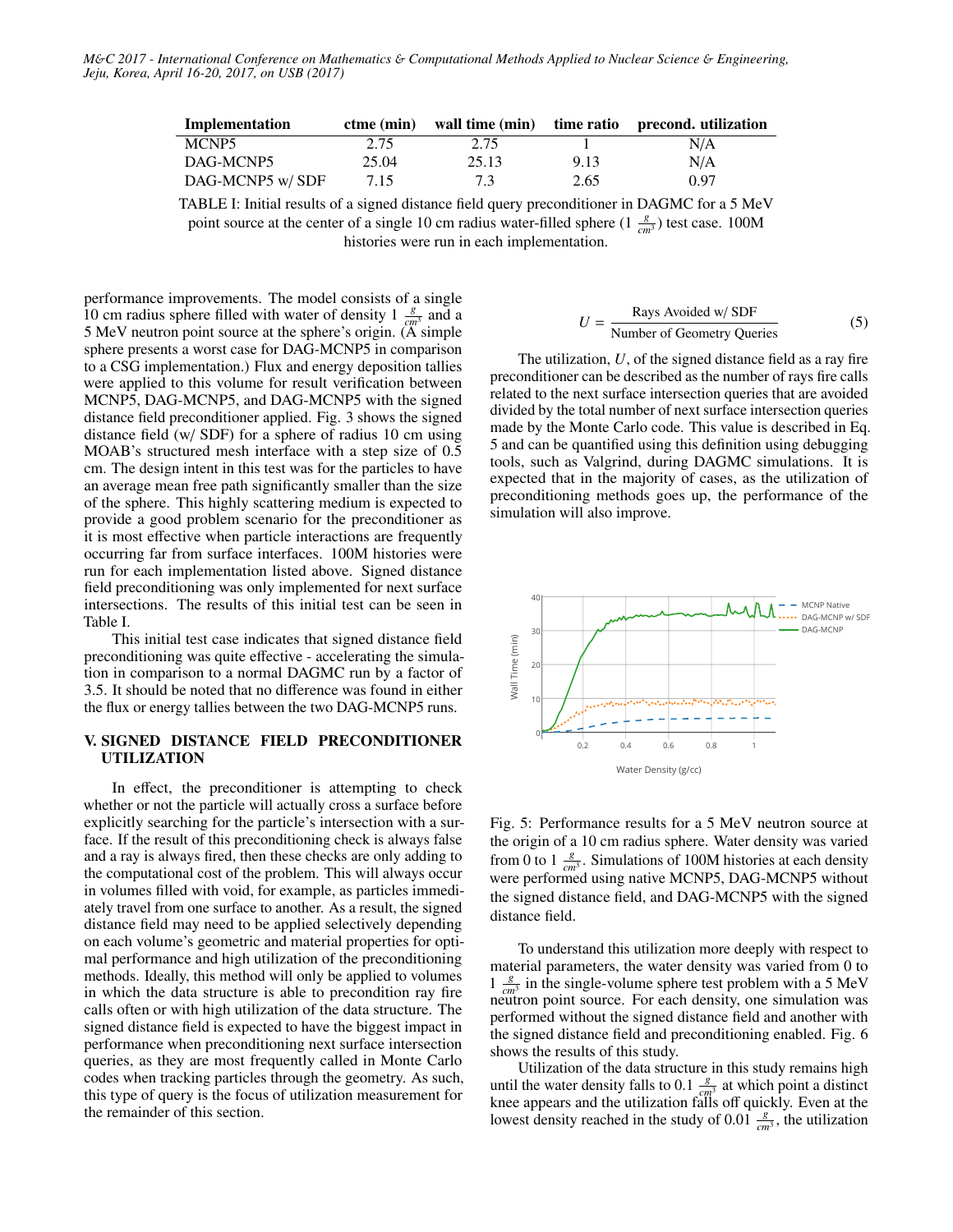

Fig. 6: Utilization results for a 5 MeV neutron source at the origin of a 10 cm radius sphere. Water density was varied from 0 to 1  $\frac{g}{cm^3}$ .

of the signed distance field to avoid ray fire calls is 0.54. It is difficult to judge the impact on the performance of this simulation due to the limited size of the geometry and the short lived histories as particles quickly leave the geometry due to the low density of the media, but Fig. 5 provides an impression of the performance of these three implementations converge as the density of the water is varied. The application of the signed distance field allows for significantly improved performance until the density drops below 0.1  $\frac{g}{cm^3}$  in agreement with utilization plot. In order to have more control over a simulation's physical parameters, subsequent experiments were performed using a simple simulation tool.

# VI. SIGNED DISTANCE FIELD UTILIZATION MOD-ELING

In order to characterize utilization of a signed distance field as a next surface intersection query preconditioner for ray fire calls in DAGMC, a pseudo Monte Carlo simulation tool was developed using DAGMC. This tool was used to simulate different transport scenarios within a spherical geometry using an isotropic volumetric source and isotropic scattering. Particle histories are terminated based on a maximum number of collisions or departure from the problem geometry. Particle distance traveled, *d*, can be represented by either a fixed distance or by sampling for the standard probability of interaction in a medium with mean free path,  $\lambda$ . The tool allows the mean free path to be set directly, enabling a relation between the signed distance field and this value to be developed with the intent to use this relationship as a means for characterizing appropriate conditions for application of the signed distance field.

To begin, simulations were performed for particles with a fixed distance traveled,  $\lambda$ , varying that distance and the signed distance field step sizes. Run times of the simulation are not shown here as the data structure's utilization is the main focus of this study. The results of this study are shown in Fig. 7. As the signed distance field mesh step size increases, utilization of the data structure decreases due to the increasing error associated with the interpolation of signed distance values. Additionally, utilization is expected to decrease with increasing distance traveled. This decreased utilization is caused by not only the increased distance between the two particles, but also by the increased probability that both locations will be closer to surfaces of the sphere and have smaller signed distance values. A theoretical limit for the utilization is also shown in Fig. 7. The development of the analytic form for this limit will now be discussed.



Fig. 7: Results of the model for the theoretical utilization limit with the results of the simulation for a fixed distance traveled case.

In this model, the starting location of particles,  $p(r, \phi, \theta)$ , is uniformly distributed,  $p_p(r) = 1$ , throughout a sphere of radius, *R*. The location of the next event,  $n(d, \alpha, \beta)$ , where *d* is the distance traveled by the particle,  $\alpha$  is the interior angle between the particle's *position* vector and the particle's sampled direction vector, and  $\beta$  represents an azimuthal angle for directions traveled with angle of departure  $\alpha$ . Fig. 8 depicts these variables,  $r$ ,  $d$ , and  $\alpha$  more clearly. These points are distributed uniformly on a sphere at some distance *d*, and that distance is distributed according to some probability density function,  $p_n(d)$ .

To normalize the extends of the geometric query space of this simulation, a double-volume integral can be formed:

$$
\int_{V_{sphere}} \int_{V_{track}} p_p(r) p_n(d) dV_{sphere} dV_{track}
$$
 (6)

The outer integral represents all possible particle positions within the geometric sphere and expands to

$$
\int_0^R \int_0^{2\pi} \int_0^{\pi} \int_{V_{track}} r^2 \sin(\phi) \, d\phi \, d\theta \, dr \, p_n(d) \, dV_{track} \tag{7}
$$

The second integral then expands to

$$
\int_0^R \int_0^{2\pi} \int_0^{\pi} \int_0^{\infty} \int_0^{\infty} \int_0^{2\pi} \int_0^{\pi} r^2 \sin(\phi) p_n(d) d^2 \sin(\alpha) d\alpha d\beta d\alpha d\phi d\theta dr
$$
\n(8)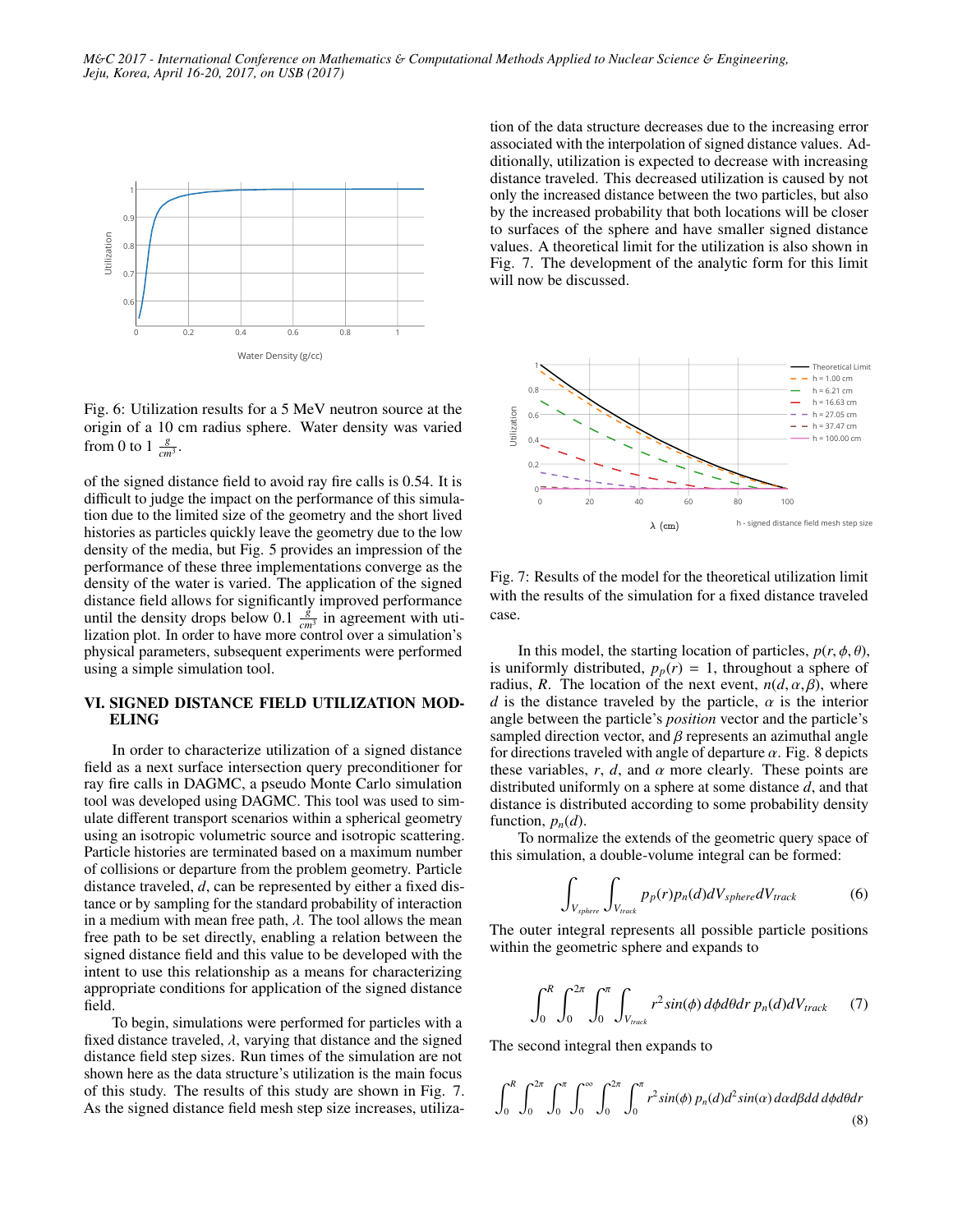

Fig. 8: Depiction of model variables.

Integration of  $\phi$ ,  $\theta$ , and  $\beta$  can now be performed with the knowledge that they are symmetric with respect to the problem and integration of  $p_n(d)$  does not rely on them.

$$
8\pi^2 \int_0^R \int_0^\infty \int_0^\pi p_n(d) \, r^2 \, d^2 \sin(\alpha) \, d\alpha \, d\alpha \, dr \tag{9}
$$

In order to represent a fixed distance traveled,  $p_n(d)$  =  $\delta(d - \lambda)$ . The evaluation of this integral then gives a representation of all the query space available to the problem

$$
A = 8\pi^2 \int_0^R \int_0^\infty \int_0^\pi \delta(d-\lambda) r^2 d^2 \sin(\alpha) d\alpha d\alpha dr \qquad (10)
$$

and represents all geometric query space, *A*, for a sphere of radius,  $R$  and a fixed distance traveled,  $\lambda$ .

In order to understand what fraction of this query space is able to be preconditioned, the condition for avoiding an explicit nearest intersection search along a particle direction in Eq. 11 must now be applied. Because this is intended to be an idealized upper limit for the utilization, error will be ignored.

$$
SDV(p) + SDV(n) > |p - n| + 2\varepsilon(h)
$$
 (11)

*S DV* − *signed distance value f unction*

*p* − *particle*<sup>0</sup> *s current position*

*n* − particle's next event location

*h* − *mesh step size*

ε(*h*) <sup>−</sup> *error evaluation f or signed distance values*

This condition establishes that the nearest location to intersection for both points must be greater than the distance between the two points plus any error associated with their signed distance values. This condition is true for some fraction of the next surface queries in a Monte Carlo simulation, but not all. Our mathematical model has no error, allowing for the largest possible volume of locations in which preconditioning will apply.

$$
SDV(p) + SDV(n) > |p - n| \tag{12}
$$

For the case of a sphere, the signed distance value for any point, *x* is

$$
SDV(x) = R - |x| \tag{13}
$$

Inserting these into our inequality gives

$$
R - |p| + R - |n| > |p - n|
$$
 (14)

The right hand side of this inequality can simply be described as the distance traveled, *d*, and the magnitude of  $p(r, \phi, \theta)$  can be represented by *r*.

$$
R - r + R - |n(d, \alpha, \beta)| > d \tag{15}
$$

Reducing  $n(d, \alpha, \beta)$  into an expression in terms of *r*, *d*, and  $\alpha$  requires further examination of the problem. Because the coordinates of *n* depend on the current particle position, the magnitude of *n* with respect to the geometry origin must be obtained to get a correct form for the signed distance value. Fig. 8 depicts the value of *n* graphically for reference. The magnitude of n can then be described using the law of cosines as

$$
|n(d, \alpha, \beta)| = \sqrt{r^2 + d^2 - 2rdcos(\pi - \alpha)}\tag{16}
$$

inserting this into the inequality gives

$$
R - r + R - \sqrt{r^2 + d^2 + 2r d \cos(\alpha)} > d \tag{17}
$$

The inequality has now been reduced to three variables seen in our double volume integral  $(r,d, \text{ and } \alpha)$ . This inequality can be applied to construct limits of integration representing boundaries of space in which the SDF can be utilized. This inequality can be rearranged to represent a limit on the angle of departure,  $\alpha$ , from the particle's position.

$$
\alpha_{min} > \arccos\left(\frac{(2R - r - d)^2 - d^2 - r^2}{2dr}\right) \tag{18}
$$

This condition on alpha can be interpreted as a minimum interior angle that the particle's trajectory must take for a distance traveled, *d*, for a ray fire to be avoided and the preconditioner to be utilized. Examining this condition as a function of the distance traveled for various values of *r* results in some conclusions about how signed distance values are being utilized. The inequality is undefined until the distance reaches a value  $d = R - r$ .

This is because the angular limit only needs to be applied to areas of the query space in which the distance traveled is large enough to violate the above condition as depicted in Fig. 9. A violation of this limit may only occur when a particle travels far enough to reach the geometric sphere boundary along the current position vector. An additional interesting feature of this plot is the convergence of all the curves as  $d \to R$  on  $\pi$ . The convergence on R indicates that as the distance traveled approaches *R* the only direction that the particle can move is back toward the origin along the position vector. It also defines a maximum distance a particle can travel in the sphere and still be preconditioned using signed distance values. Intuitively this makes sense as the maximum chord length of a sphere is 2*R*, and once a particle travels a distance *R* the sum of the signed distance values can then be no larger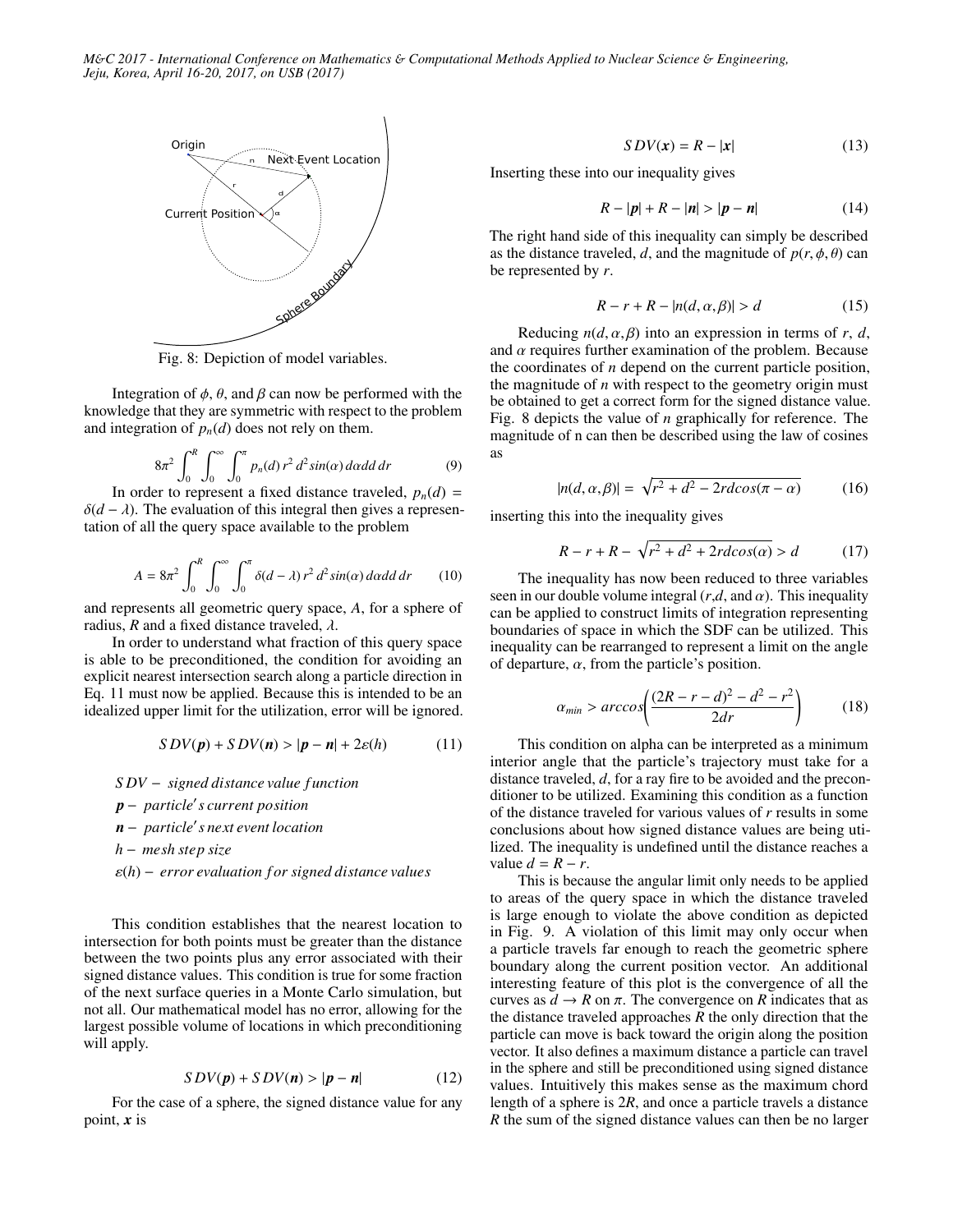*M*&*C 2017 - International Conference on Mathematics* & *Computational Methods Applied to Nuclear Science* & *Engineering, Jeju, Korea, April 16-20, 2017, on USB (2017)*



Fig. 9: Depiction of modeling cases.



Fig. 10: Plot of minimum angle of departure restriction for particles with various radial positions in a sphere with  $R =$ 100 cm and varying distances traveled.

than *R* and our condition in Eq. 11 is violated. Hence all curves go to zero at  $\lambda = 100$ *cm* in Fig. 7.

In order to account for the fact that the form of <sup>α</sup>*min* is undefined until  $d = R − r$ , a Heaviside function is applied before applying it as a limit on the particle's angle of departure from the position vector.

$$
\alpha_{min} = H(d - (R - r)) \arccos\left(\frac{(2R - r - d)^2 - d^2 - r^2}{2dr}\right)
$$
 (19)

After applying an upper limit of *R* to limit particle distance traveled based on the sphere's maximum chord length, the following integral will give all utilized space, *US* , in the query space of the simulation.

$$
US = 8\pi^2 \int_0^R \int_0^R \int_{\alpha_{min}}^{\pi} \delta(d-\lambda) r^2 d^2 \sin(\alpha) d\alpha d\alpha dr \qquad (20)
$$

Evaluating this integral and dividing by all query space gives the following form for the theoretical limit of signed distance field utilization as a preconditioner for ray firing

$$
U_{theoretical} = \frac{US}{A} = -\frac{(H(\lambda - R) - 1)(2R - \lambda)(R - \lambda)}{2R^2}
$$
 (21)

It can be seen in Fig. 7 that this utilization limit works well as an upper limit for the simulation results. As the step size of the mesh approaches zero, so does the evaluation of the error, resulting in the same utilization curve with varying distance traveled,  $\lambda$ , as in the analytic form developed here.

With the agreement of the simulation results and analytic model for signed distance field utilization for the fixed distance traveled case, the simulation has been used to produce a similar set of results in which the distance is sampled based on the standard probability for distance to interaction in a medium with cross section, Σ, or mean free path  $\lambda = 1/\Sigma$ .

$$
p_n(d) \propto e^{-\Sigma d} = e^{-\frac{d}{\lambda}} \tag{22}
$$



Fig. 11: Results of the model for the theoretical utilization limit with the results of the simulation for a fixed distance traveled case.

The results of this set of simulations can be seen in Fig.11. In this scenario, it is not expected that the utilization will approach zero when  $\lambda = 100 \, \text{cm}$ , as the actual distance sampled may be considerably less than the provided mean free path for the simulation. Overall utilization values in this scenario for  $\lambda$ from 0 to 100 cm remain higher as is expected in a sampled distance case. Utilization values remain high for relatively large increases in mesh step size, *h*. This is important to application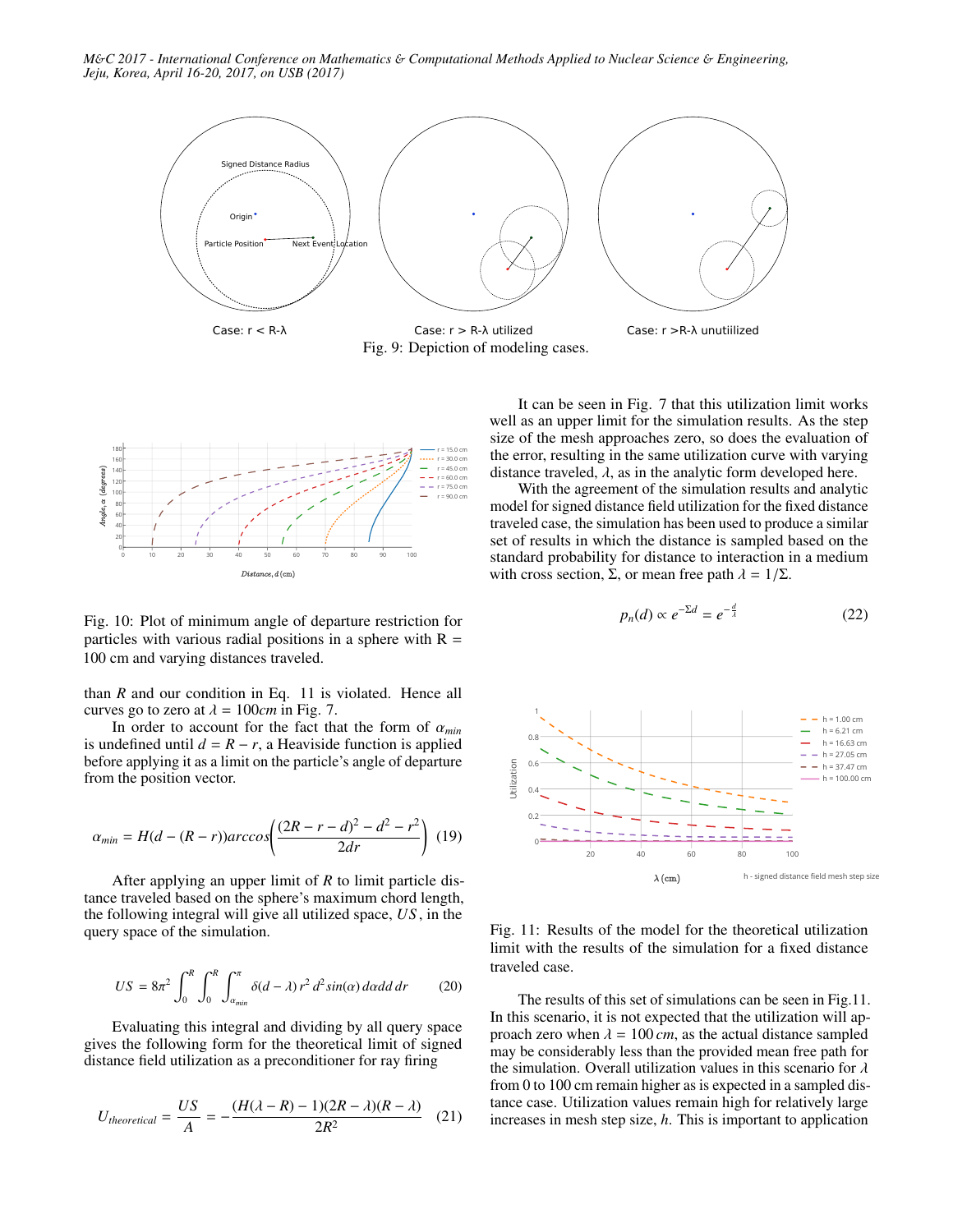| Implementation    | $ctme$ (min) | wall time (min) |        | time ratio precond. utilization |
|-------------------|--------------|-----------------|--------|---------------------------------|
| MCNP <sub>6</sub> | 0.17         | 0.14            |        | N/A                             |
| DAG-MCNP6         | 1841.33      | 1841.33         | 11.000 | N/A                             |
| DAG-MCNP6 w/SDF   | 0.48         | 0.46            | 2.82   | 0.94                            |

TABLE II: Performance results for an MCNP6 test case involving electron transport of a 1 keV-100 keV photon source incident on an Fe/W target. 5,000 histories were run in this test problem.

of the data structure given concerns regarding its potentially high memory footprint for large volumes. For example if the utilization of the signed distance field drops 20% when going from a step size of 1 cm to 6.21 cm but the memory footprint of the data structure will have decreased by a factor of  $6.21<sup>3</sup>$ or <sup>239</sup>.<sup>5</sup> as well. The optimization of the mesh step size with respect to its effect on utilization will also need to be included in future models of the utilization.

## VII. CHARGED PARTICLE TRANSPORT RESULTS

Signed distance field preconditioning is likely to have high utilization in problems involving charged particle transport due to the straggling paths Monte Carlo codes use to model their behavior. As support for charged particle transport becomes more common in various Monte Carlo codes, these problems are encountered more and more frequently. During development of a DAGMC interface to MCNP6[11], several electron transport problems in the test suite were found to have egregiously long run times in DAGMC - on the order of 5-10k times longer than native MCNP6.

Profiling of the test problems revealed that closest to boundary geometry queries were called more than any other. This is a common occurrence in charged particle transport. Typically, the Monte Carlo code is attempting to retrieve the nearest surface intersection from a given location, a property a signed distance fields or implicit surfaces are well-suited for obtaining. This distance is used to determine if the particle is approaching a surface as it moves along its straggling path through the current medium.

The particular test problem to which signed distance field preconditioning was applied consisted of a 1 keV-100 keV photon source incident on a Fe/W target with the intent of testing secondary generation of electrons and their resulting simulation. This problem's geometry is composed of two halves of a 10 cm radius sphere divided into two hemispheres in the z-axis. In one void hemisphere exists the photon source and in the other hemisphere the Fe/W target. The unit test default of 5,000 histories were run in each case, and results of the surface current tally in both implementations of DAGMC were the same as those of the MCNP6 output file.

By implementing closest to boundary query preconditioning for this test problem, a vast improvement in performance was gained without change in the result of the test as shown in Table II. This indicates that the use of this data structure may be a necessity for analysis of detailed charged particle transport in CAD geometries.

## VIII. CONCLUSIONS AND FUTURE WORK

This work has shown that a signed distance field can be effectively used to accelerate CAD-based Monte Carlo simulations in DAGMC for a number of different problem scenarios. It was also shown that this technique can be applied without the use of an analytic implicit surface representation by using the ray tracing kernel to populate the data structure.

A considerable amount of work related to this data structure has yet to be conducted in order to make it a viable tool for models with hundreds or thousands of volumes as is commonly seen in analysis work with DAGMC. Of particular concern is the memory footprint such a data structure might incur on larger models. It is possible that adaptive mesh refinement techniques such as the Octree [12] might be necessary despite an expected reduction in preconditioner utilization. Other interesting methods for sparse uniform mesh representations which can maintain an *O*(1) lookup may be investigated as well [13].

Another area that has yet to be studied is point containment preconditioning using the signed distance field. As each Monte Carlo code has its own way of tracking particles, this query is performed more often in some codes than others and could also provide a significant improvement in performance.

Despite the data structure being used, if the signed distance field is present but not being utilized well, then it is only adding to the computational cost of the simulation. It will be important going forward to have a well-understood set of conditions for which the signed distance field can be applied in an advantageous fashion. One problem property that has already been shown to be a strong, factor is the particle mean free path or collision density in a given volume. This is an extremely difficult value to predict a priori when conducting analysis on models with many volumes, each with their own set of important characteristics in the context of the problem, but these values are usually tracked by Monte Carlo codes during run time. In order to avoid manual selection of volumes for application of the signed distance field, it may be possible to apply the data structure by pre-computing geometric characteristics during problem setup and track problem-specific quantities such as the mean free path during simulation. If the proper conditions for utilization are met, then the data structure could be applied on the fly, enabling better performance in DAGMC as the simulation continues.

It is arguable that in combination with previous work related to an accelerated ray tracing implementation [4], use of this data structure could provide CAD-based radiation transport on par with Monte Carlo geometry representations.